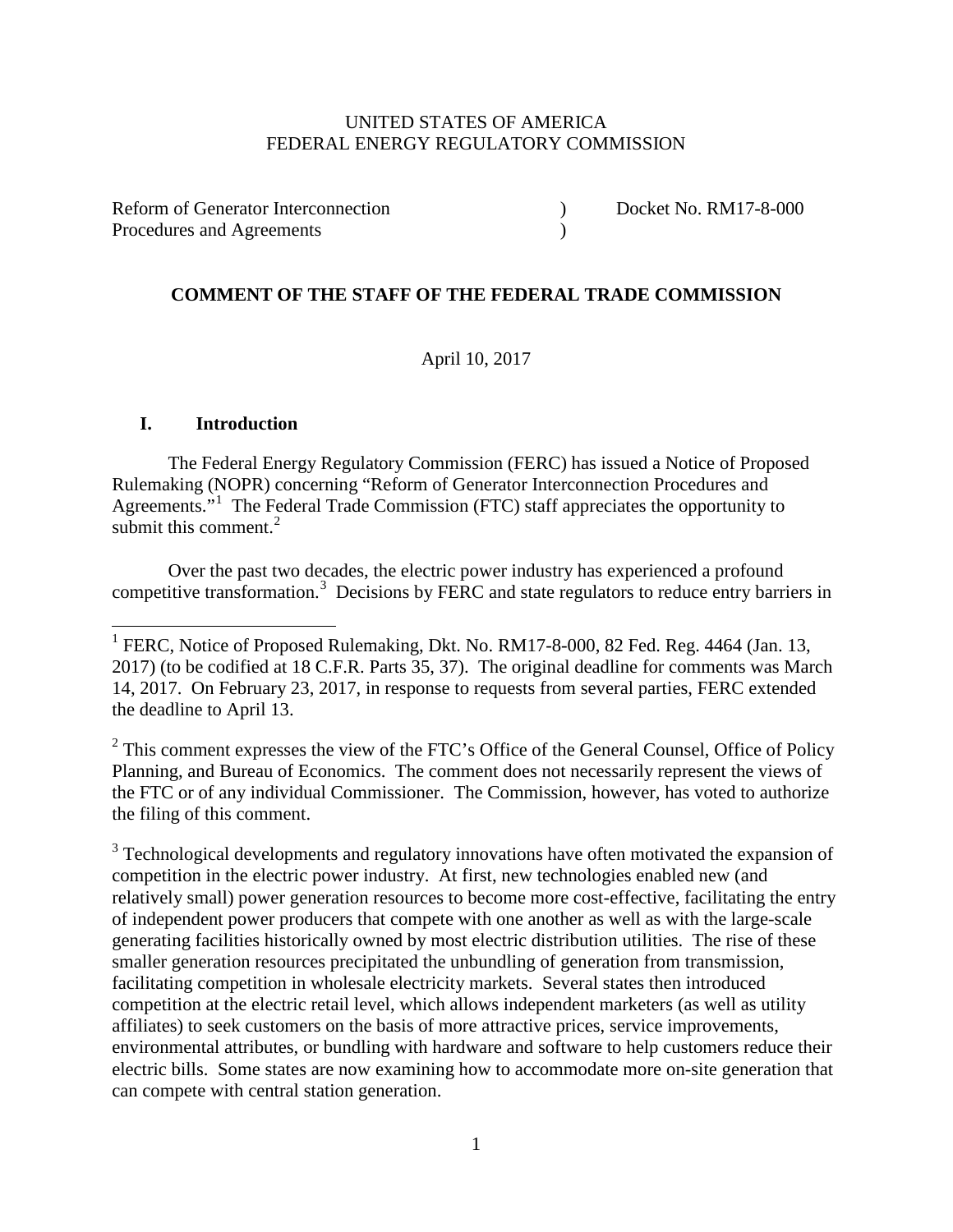parts of the industry previously deemed "off limits" to competition led to or facilitated many competitive developments in formerly monopolized electricity markets.

FERC's consideration of reforms to its generator interconnection rules is a logical next step in this procompetitive process because FERC and industry participants are concerned that some transmission owners still can discriminate against generation entrants under the current rules. Where it arises, such discrimination can result in anticompetitive delays and/or increased costs for generation entrants that need to obtain essential interconnections with the transmission grid. $4$ 

FTC staff supports FERC's proposals to reform its interconnection rules to facilitate the construction of generation interconnections to the grid. The reform of generation interconnection rules is particularly timely in light of changes in technology and in relative fuel prices that have resulted, and likely will continue to result, in substantial shifts in the sources of electricity generation.<sup>[5](#page-1-1)</sup> In addition to alleviating potential transmission interconnection discrimination, the proposed changes to FERC's rules may provide generation entrants with opportunities to innovate in ways that will reduce costs and lessen delays in the interconnection process. FERC also proposes steps to increase the efficiency of the interconnection process, which also should facilitate increased competition that will benefit electricity consumers.

<span id="page-1-0"></span> $4$  FERC has been working for more than 20 years to alleviate undue discrimination in transmission services as a means to remove barriers to entry and increase competition in electric generation. Notable examples include the development of independent transmission system operators (both Independent System Operators (ISOs) and Regional Transmission Organizations (RTOs)) and the removal of legal barriers to merchant transmission firms that (if approved in the transmission planning process) can build transmission lines to areas where new generators prefer to locate. The FTC staff commented to FERC as far back as 1995 on independent transmission system operators. Comment of the Staff of the Bureau of Economics of the Federal Trade Commission, Promoting Wholesale Competition through Open Access Non-discriminatory Transmission Services by Public Utilities, Recovery of Stranded Costs by Public Utilities and Transmitting Utilities, FERC Dkt. Nos. RM96-8-000 and RM94-7-001 (Aug. 7, 1995), [https://www.ftc.gov/sites/default/files/documents/advocacy\\_documents/ftc-staff-comment](https://www.ftc.gov/sites/default/files/documents/advocacy_documents/ftc-staff-comment-federal-energy-regulatory-commission-matter-promoting-wholesale-competition./v950008.pdf)[federal-energy-regulatory-commission-matter-promoting-wholesale-competition./v950008.pdf.](https://www.ftc.gov/sites/default/files/documents/advocacy_documents/ftc-staff-comment-federal-energy-regulatory-commission-matter-promoting-wholesale-competition./v950008.pdf) FERC previously addressed interconnection issues in Order No. 2003, FERC Stats. & Regs. ¶ 31,146 at P 8.

<span id="page-1-1"></span> $<sup>5</sup>$  NOPR at PP 24-25. For example, the Energy Information Administration (EIA) forecasts that</sup> natural gas and renewable resources will continue to expand their shares of the generation mix at least through 2050. EIA, Annual Energy Outlook 2017, [http://www.eia.gov/outlooks/aeo/data/browser/#/?id=9-AEO2017&region=0-](http://www.eia.gov/outlooks/aeo/data/browser/#/?id=9-AEO2017®ion=0-0&cases=ref2017&start=2020&end=2050&f=Q&linechart=&ctype=linechart&sourcekey=0) [0&cases=ref2017&start=2020&end=2050&f=Q&linechart=&ctype=linechart&sourcekey=0.](http://www.eia.gov/outlooks/aeo/data/browser/#/?id=9-AEO2017®ion=0-0&cases=ref2017&start=2020&end=2050&f=Q&linechart=&ctype=linechart&sourcekey=0)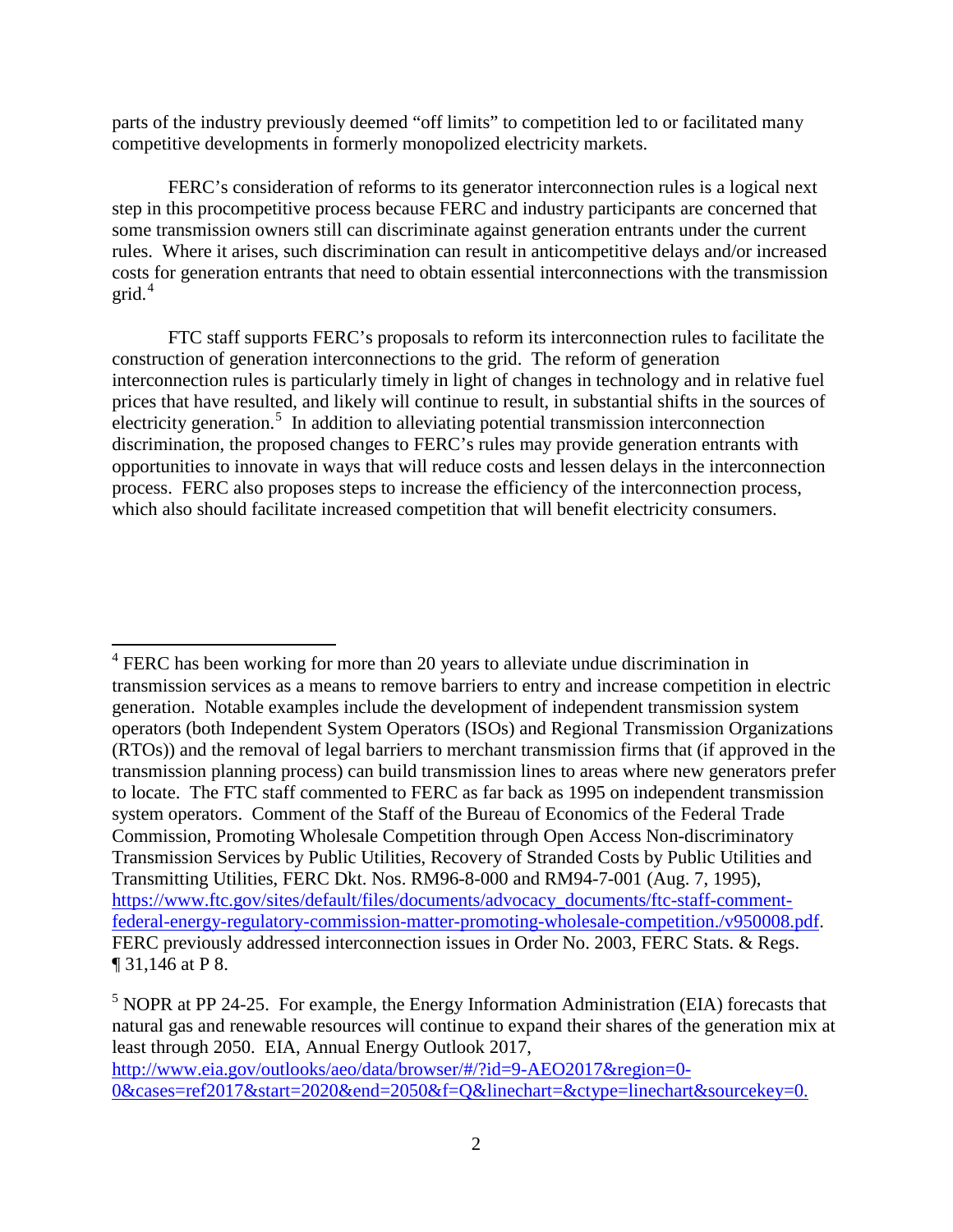# **II. FTC Staff Statement of Interest**

The FTC is an independent agency of the United States Government responsible for maintaining competition and safeguarding the interests of consumers. The FTC fulfills these missions through law enforcement, policy research, and advocacy. For example, in the field of consumer protection, the FTC enforces Section 5 of the Federal Trade Commission Act, which prohibits unfair or deceptive acts or practices. To further its competition mission, the FTC enforces antitrust laws regarding mergers and unfair methods of competition that harm competition and consumers. In addition, the FTC often analyzes regulatory or legislative proposals that may affect competition, allocative efficiency, or consumer protection. It also engages in considerable consumer education, mostly through its Division of Consumer and Business Education.<sup>[6](#page-2-0)</sup> In the course of all of this work, the FTC applies established legal and economic principles as well as innovative developments in economic theory and empirical analysis.

The energy sector, including the electric power industry, has been an important focus of the FTC's merger review and other antitrust enforcement, competition advocacy, and consumer protection efforts.<sup>[7](#page-2-1)</sup> In particular, the FTC and its staff have filed numerous comments advocating competition and consumer protection principles with state utility commissions, state legislatures, the Department of Energy (DOE), and FERC.<sup>[8](#page-2-2)</sup> The FTC staff also issued two

<span id="page-2-2"></span><sup>8</sup> A listing, in reverse chronological order, of FTC and FTC staff competition advocacy comments to federal and state electricity regulatory agencies is available at [http://www.ftc.gov/policy/advocacy/advocacy-](http://www.ftc.gov/policy/advocacy/advocacy-filings?combine=&field_matter_number_value=&field_advocacy_document_terms_tid=5290&field_date_value%5Bmin%5D%5Bdate%5D=&field_date_value%5Bmax%5D%5Bdate%5D=&=Apply)

<span id="page-2-0"></span><sup>6</sup> For an overview of the FTC's education efforts, *see* the FTC staff's comment to the Consumer Financial Protection Bureau concerning Request for Information on Effective Financial Education, Docket No. CFPB-2012-0030 (Nov. 2, 2012), [http://www.ftc.gov/os/2012/11/1211cfpb.pdf.](http://www.ftc.gov/os/2012/11/1211cfpb.pdf)

<span id="page-2-1"></span><sup>7</sup> *See*, *e.g.*, *In re DTE Energy Co*., FTC Dkt. No. C-4008 (2001) (consent order), [http://www.ftc.gov/enforcement/cases-and-proceedings/cases/2001/05/dte-energy-company-and](http://www.ftc.gov/enforcement/cases-and-proceedings/cases/2001/05/dte-energy-company-and-mcn-energy-group-inc)[mcn-energy-group-inc;](http://www.ftc.gov/enforcement/cases-and-proceedings/cases/2001/05/dte-energy-company-and-mcn-energy-group-inc) *In re PacifiCorp*, File No. 971 0091 (1998) (consent agreement), [http://www.ftc.gov/sites/default/files/documents/cases/1998/02/9710091.agr\\_.htm;](http://www.ftc.gov/sites/default/files/documents/cases/1998/02/9710091.agr_.htm) FTC Conference on Energy Markets in the 21<sup>st</sup> Century: Competition Policy in Perspective (Apr. 10-12, 2007), [http://www.ftc.gov/news-events/events-calendar/2007/04/energy-markets-21st](http://www.ftc.gov/news-events/events-calendar/2007/04/energy-markets-21st-century-competition-policy-perspective)[century-competition-policy-perspective.](http://www.ftc.gov/news-events/events-calendar/2007/04/energy-markets-21st-century-competition-policy-perspective)

[filings?combine=&field\\_matter\\_number\\_value=&field\\_advocacy\\_document\\_terms\\_tid=5290&f](http://www.ftc.gov/policy/advocacy/advocacy-filings?combine=&field_matter_number_value=&field_advocacy_document_terms_tid=5290&field_date_value%5Bmin%5D%5Bdate%5D=&field_date_value%5Bmax%5D%5Bdate%5D=&=Apply) [ield\\_date\\_value%5Bmin%5D%5Bdate%5D=&field\\_date\\_value%5Bmax%5D%5Bdate%5D=&](http://www.ftc.gov/policy/advocacy/advocacy-filings?combine=&field_matter_number_value=&field_advocacy_document_terms_tid=5290&field_date_value%5Bmin%5D%5Bdate%5D=&field_date_value%5Bmax%5D%5Bdate%5D=&=Apply)  $=\underline{Apply}$ . In addition, the FTC's Bureau of Consumer Protection has been monitoring the evolving uses of energy-related consumer data for privacy and data security issues. *See*, *e.g*., Letter from Jessica L. Rich, Dir., Bureau of Consumer Protection, FTC, to Eric Lightner, Director, Federal Smart Grid Task Force, Office of Electricity Delivery and Energy Reliability, U.S. Dep't of Energy, concerning a Voluntary Code of Conduct for Utilities and Third Parties Providing Consumer Energy Use Services (Oct. 29, 2014),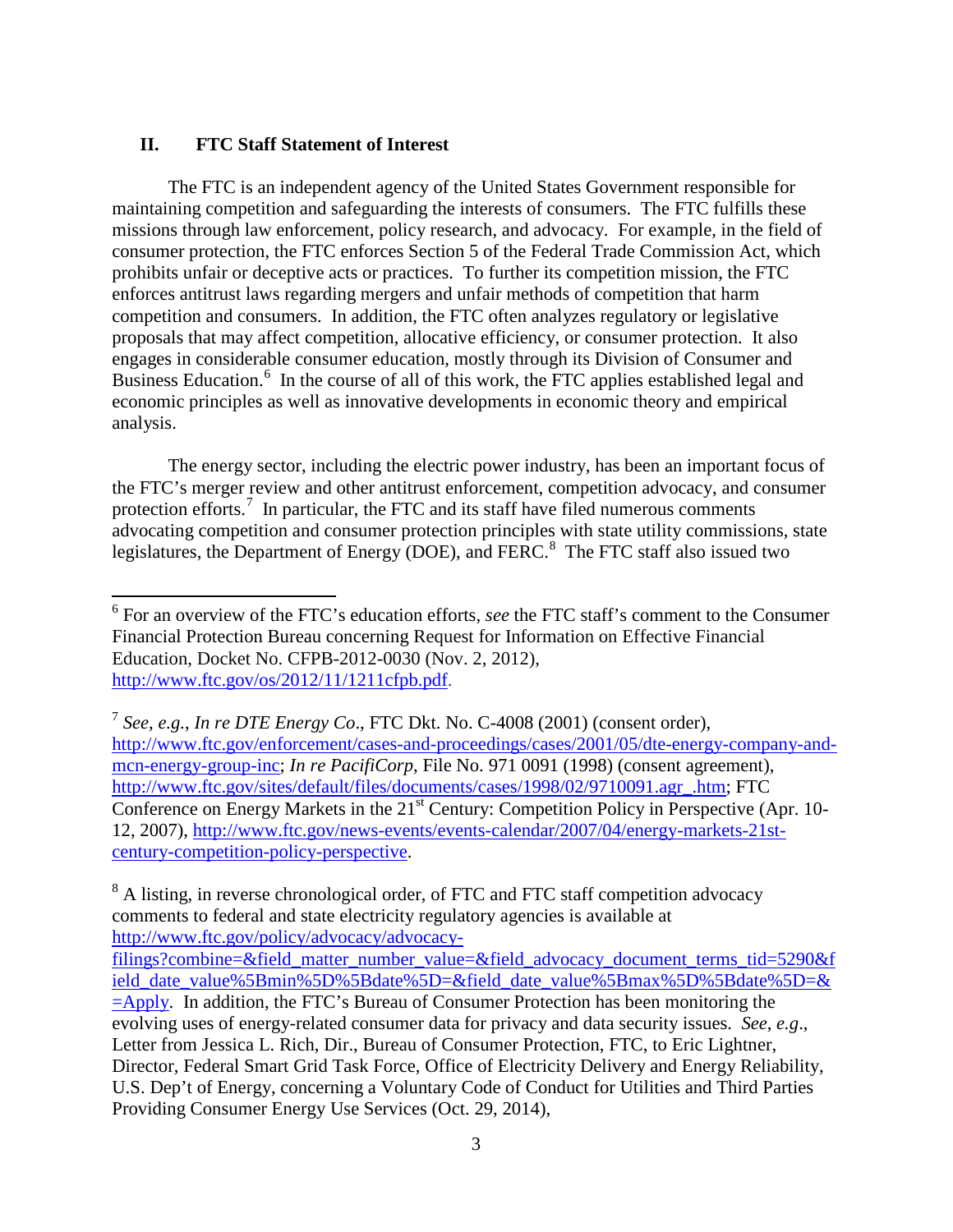reports on electric power industry restructuring issues at the wholesale and retail levels.<sup>[9](#page-3-0)</sup> The FTC staff (along with staff from FERC, the Department of Justice, the Department of Agriculture, and DOE) contributed to the work of the Electric Energy Market Competition Task Force, which issued a *Report to Congress on Competition in Wholesale and Retail Markets for Electric Energy* in 2007.<sup>10</sup> In 2016, the FTC organized a public workshop on distributed solar energy to explore the competition, consumer protection, and regulatory issues associated with this emerging generation technology.<sup>[11](#page-3-2)</sup>

# **III. Background on the NOPR and Transmission Interconnection Queues**

FERC issued the present NOPR to address concerns raised by the American Wind Energy Association (AWEA) and other parties about the effectiveness and efficiency of existing rules governing interconnection procedures and agreements.<sup>12</sup> AWEA also filed a formal petition requesting changes to interconnection rules for large generators.<sup>[13](#page-3-4)</sup> AWEA's petition points out that transmission owners have both incentives and abilities to engage in anticompetitive discrimination against independent power generators' entry attempts, at a time

 $\overline{\phantom{a}}$ [https://www.ftc.gov/system/files/documents/public\\_statements/599251/141029consumer\\_energy](https://www.ftc.gov/system/files/documents/public_statements/599251/141029consumer_energyvcccomment.pdf) [vcccomment.pdf.](https://www.ftc.gov/system/files/documents/public_statements/599251/141029consumer_energyvcccomment.pdf)

<span id="page-3-0"></span><sup>9</sup> FTC Staff Report, *Competition and Consumer Protection Perspectives on Electric Power Regulatory Reform: Focus on Retail Competition* (Sept. 2001), [http://www.ftc.gov/reports/competition-consumer-protection-perspectives-electric-power](http://www.ftc.gov/reports/competition-consumer-protection-perspectives-electric-power-regulatory-reform-focus-retail)[regulatory-reform-focus-retail;](http://www.ftc.gov/reports/competition-consumer-protection-perspectives-electric-power-regulatory-reform-focus-retail) FTC Staff Report, *Competition and Consumer Protection Perspective on Electric Power Regulatory Reform* (July 2000), [http://www.ftc.gov/reports/competition-consumer-protection-perspectives-electric-power](http://www.ftc.gov/reports/competition-consumer-protection-perspectives-electric-power-regulatory-reform)[regulatory-reform](http://www.ftc.gov/reports/competition-consumer-protection-perspectives-electric-power-regulatory-reform) (containing edited compendium of excerpts from previous comments that the FTC and its staff provided to various state and federal agencies).

<span id="page-3-1"></span><sup>10</sup> That report is available at [http://www.ferc.gov/legal/fed-sta/ene-pol-act/epact-final-rpt.pdf.](http://www.ferc.gov/legal/fed-sta/ene-pol-act/epact-final-rpt.pdf)

<span id="page-3-2"></span><sup>11</sup> *Something New Under the Sun: Competition & Consumer Protection Issues in Solar Energy* (June 21, 2016), [https://www.ftc.gov/news-events/events-calendar/2016/06/something-new](https://www.ftc.gov/news-events/events-calendar/2016/06/something-new-under-sun-competition-consumer-protection-issues)[under-sun-competition-consumer-protection-issues.](https://www.ftc.gov/news-events/events-calendar/2016/06/something-new-under-sun-competition-consumer-protection-issues)

<span id="page-3-3"></span> $12$  In addition to receiving interconnection complaints and the AWEA petition, FERC held a technical conference on interconnection issues before issuing the NOPR. NOPR at PP 22-23. At that technical conference, AWEA and other participants – including transmission interconnection applicants, transmission owners, and economic and technical experts – provided additional details and comments, [https://www.ferc.gov/CalendarFiles/20160823100648-Transcript%20-](https://www.ferc.gov/CalendarFiles/20160823100648-Transcript%20-%20Revised%20-%20051316FERCTechConf.pdf) [%20Revised%20-%20051316FERCTechConf.pdf.](https://www.ferc.gov/CalendarFiles/20160823100648-Transcript%20-%20Revised%20-%20051316FERCTechConf.pdf)

<span id="page-3-4"></span><sup>13</sup> Petition for Rulemaking of the American Wind Energy Association to Revise Generator Interconnection Rules and Procedures (Petition) (June 19, 2015), [https://elibrary.ferc.gov/idmws/common/opennat.asp?fileID=13909575.](https://elibrary.ferc.gov/idmws/common/opennat.asp?fileID=13909575) *See also* NOPR at P 19.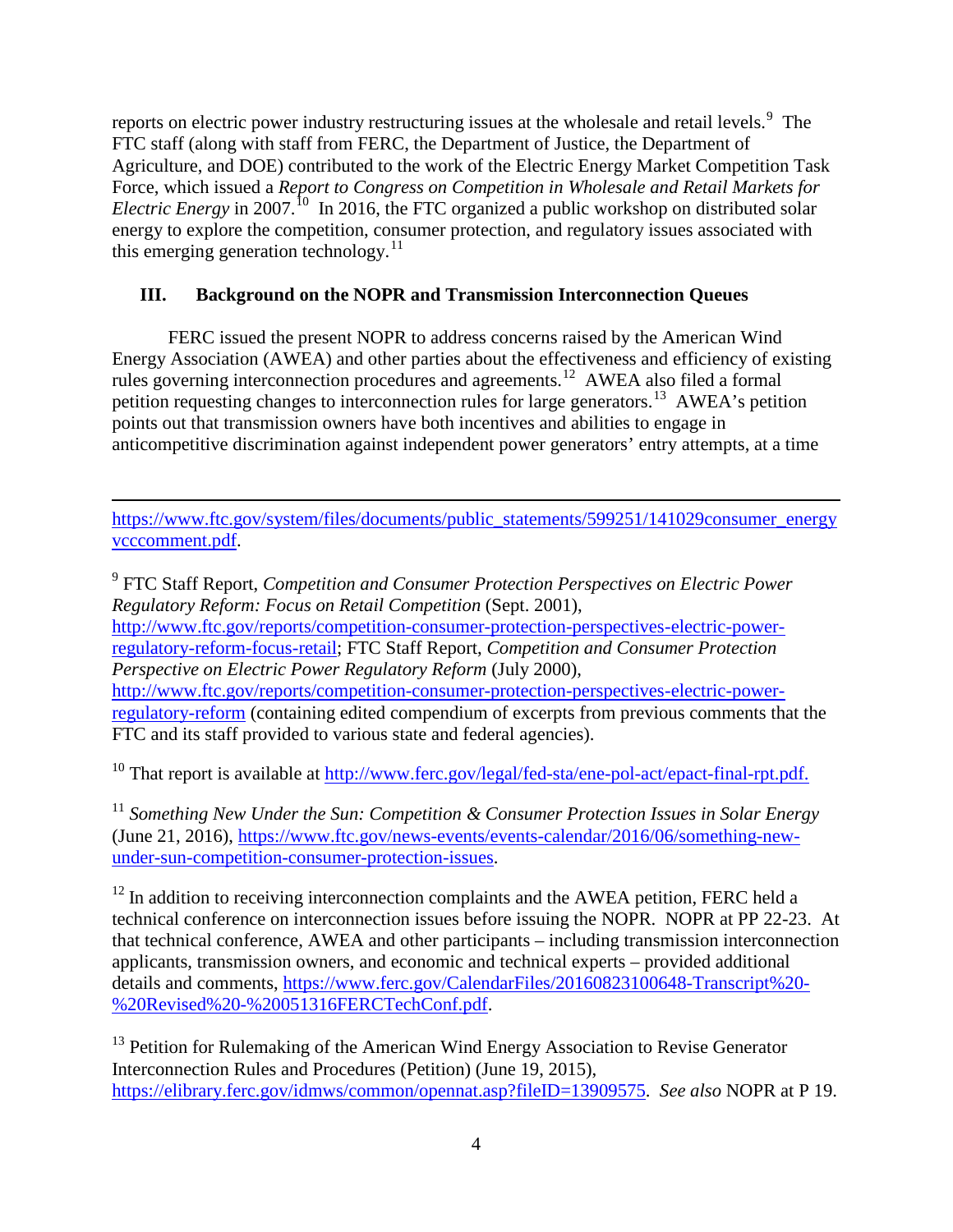when there is an ongoing "dramatic transformation of the electric generation system."<sup>[14](#page-4-0)</sup> The kinds of discrimination identified by AWEA can delay a generator's entry and/or raise its costs during the interconnection process.<sup>[15](#page-4-1)</sup> FERC reached the same conclusion in Order No. 2003.<sup>[16](#page-4-2)</sup> According to its petition, AWEA's members have continued to face anticompetitive discrimination, which may have taken different forms since FERC issued Order No. 2003.<sup>[17](#page-4-3)</sup>

The incentives to discriminate stem from the fact that many transmission owners also own power generation facilities that would compete against generation entrants. The transmission owners' generating assets may yield higher profits if they can delay or increase the costs of new generation entrants. Coupled with these incentives is an incumbent transmission owner's ability to delay and raise the costs of power generation entrants by virtue of its control over the timing and costs of a generation entrant's connection to the transmission system. The transmission owner can raise entry barriers using tactics to delay and/or raise rivals' costs, reducing the competition and consumer benefits that would otherwise flow from generator entry. Some concerns about anticompetitive interconnection delays and increased costs stem from what may be biased interpretations of interconnection rules by transmission owners and from disputes of dubious validity raised by transmission owners.<sup>[18](#page-4-4)</sup>

In addition to concerns about anticompetitive behavior by transmission owners, the transmission owners have expressed concerns about their ability to manage effectively the interconnection process for power generation and energy storage entrants because many applicants subsequently withdraw their requests for interconnections to the grid. When an application in the interconnection queue is withdrawn, projected patterns of power flows and transmission congestion will change. As a result, transmission owners must often restudy the interconnection requests remaining in the queue. The resulting costs and delays are exacerbated when additional interconnection applicants in the queue withdraw their applications. Thus, a power generation applicant remaining in the queue could be subject to multiple interconnection restudies. These additional studies can impose increased direct costs and delays on potential power generation entrants, independent of concerns about anticompetitive increases in the cost or frequency of interconnection restudies. In extreme circumstances, the added costs and delays

<span id="page-4-2"></span><sup>16</sup> Order No. 2003, *supra* note 4, at PP 11-12.

<span id="page-4-3"></span> $17$  Petition at 7.

<span id="page-4-4"></span> $18$  NOPR at PP 19, 26, 28. Examples of undue discrimination in the form of anticompetitive delays include: postponing the start or the completion of an interconnection study; unnecessarily expanding the scope or complexity of such a study; displacing an applicant's position in the interconnection queue by falsely asserting that changes in the design of the project require a restudy; or engaging in sham disputes with an interconnection applicant that take time to resolve. Moreover, it could be costly, difficult, and time-consuming to detect and document such forms of anticompetitive discrimination.

<span id="page-4-0"></span> $14$  Petition at 1.

<span id="page-4-1"></span> $15$  NOPR at PP 24-30.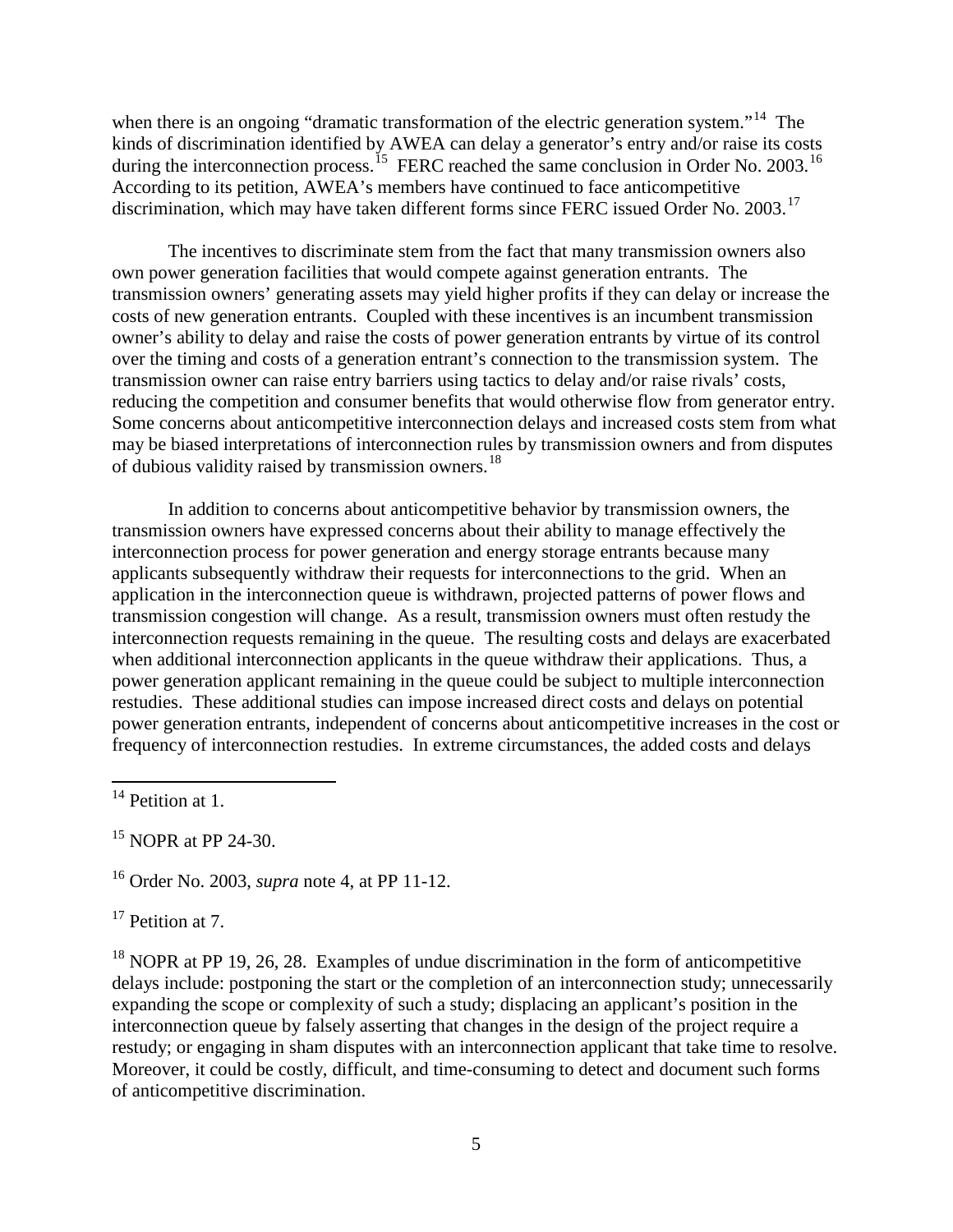stemming from withdrawals of projects higher in the interconnection queue may threaten the economic viability of entry plans that sit lower in the queue. This could result in a cascade effect as additional entrants withdraw from the interconnection queue due to the added costs and delays that they face.

# **IV. FERC's Proposed Improvements Designed to Reduce Delays and Excessive Costs Facing Power Generation Entrants**[19](#page-5-0)

FERC proposes several improvements to help generation entrants interconnect more quickly and at lower cost, thus increasing the effectiveness of generation competition.<sup>20</sup> Even if transmission owners do not discriminate against power generation entrants, these improvements will provide generation entrants with the opportunity to propose innovations in how interconnections are built or funded.

• First, FERC proposes that each power generation entrant be allowed, at its own discretion, to reduce the size (and associated costs) of its interconnection requirements by installing onsite energy storage that reduces its interconnection needs.<sup>[21](#page-5-2)</sup> Existing rules mandate that the interconnection requirements be sufficient to cover the entrant's generating capacity. FERC's proposed alternative could be particularly attractive if, for example, an interconnection equal to the generator's full capacity would require major transmission upgrades, whereas a slightly smaller interconnection would not. In this scenario, the generation entrant might well choose to install onsite energy storage to absorb any output that exceeds the size of the smaller, lower-cost interconnection for which it applies.<sup>22</sup> The generation entrant could then sell the stored electric energy when its generators are not running at capacity. Such storage capability has the added benefit

<span id="page-5-1"></span><sup>20</sup> *Id*. at PP 32-230.

<span id="page-5-2"></span><sup>21</sup> *Id.* at PP 161-80. A related proposal about the entrant's project design would allow power generation entrants to update the technology they will use without losing their place in the transmission interconnection queue (*id*. at PP 212-23). The current system – which authorizes the transmission owner to force the power generation entrant to the end of the interconnection queue if the entrant's equipment plans change – enables the transmission owner to delay and raise the costs of rival power generation entry. Moreover, to the extent that projects encompassing both generation and energy storage become more economical and enter the market with greater force, the proposed reform may also increase competition in wholesale energy markets more generally.

<span id="page-5-3"></span> $22$  The use of onsite energy storage for this purpose could also be a temporary solution while the generation entrant waits for an existing generator to exit the market and release the transmission capacity it has been using.

<span id="page-5-0"></span><sup>&</sup>lt;sup>19</sup> Although the NOPR focuses on power generation entrants, the same concerns apply to energy storage entrants that can also increase competition facing the power generation assets of transmission owners. FERC extends the NOPR to cover these facilities. *Id*. at PP 134-39, 224- 30.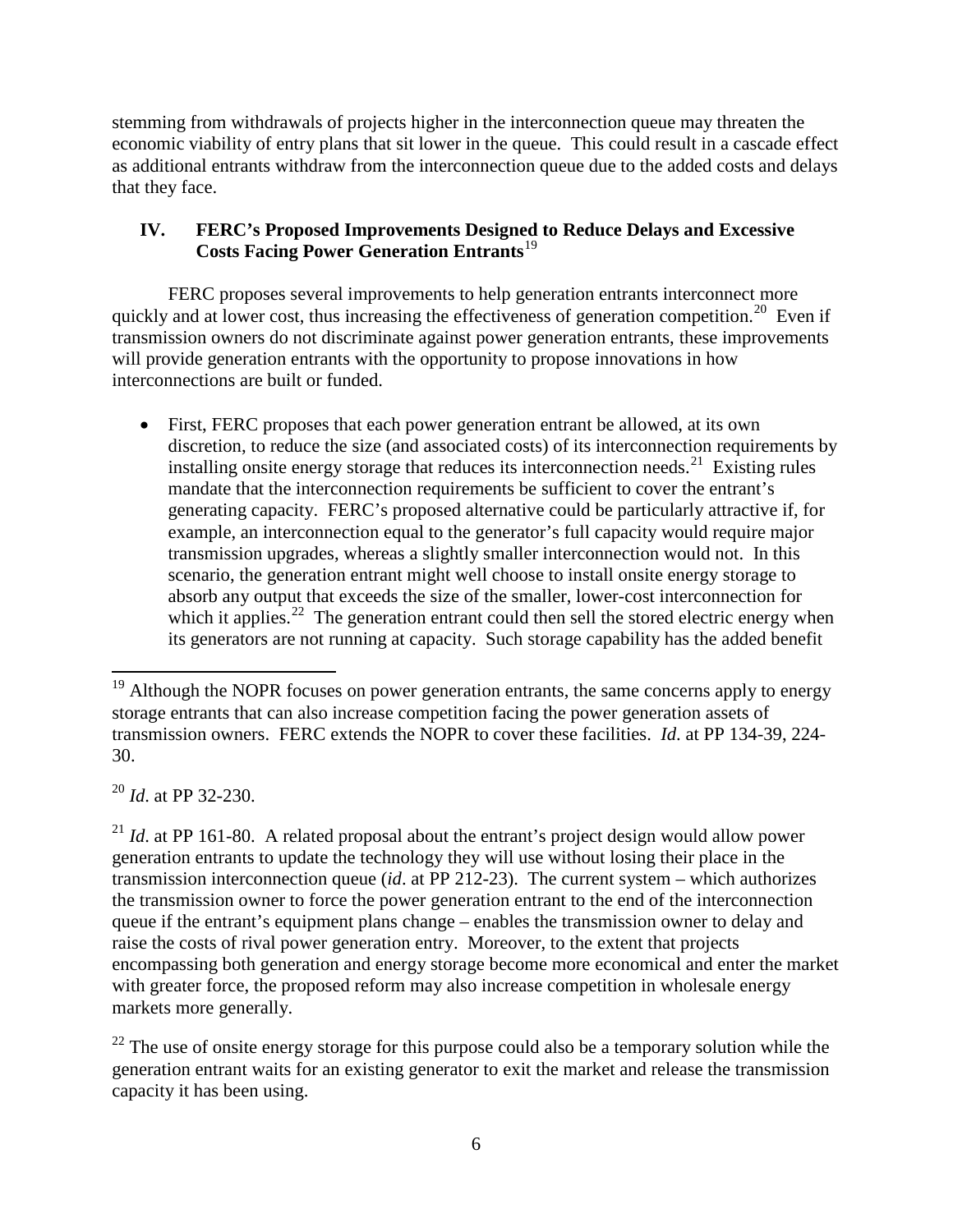of allowing the generator to sell electricity during times of peak demand, when prices are highest. The availability of this option could alleviate any anticompetitive effects of forcing a generation entrant to purchase more interconnection service than it needs.

- Second, FERC proposes to authorize each power generation entrant, at its own discretion, to build the facilities necessary to interconnect with the transmission system.<sup>[23](#page-6-0)</sup> (The transmission owner would continue to own the facilities.) This option to build the interconnection facilities is currently available to generation entrants only when the transmission owner formally acknowledges that it is unable to construct the interconnection facilities in a reasonable time.<sup>24</sup> At the technical conference, multiple parties explained that "they are often able to build more rapidly and at lower cost than transmission owners."[25](#page-6-2) Allowing such building by generation entrants that can more easily absorb the cost and burden of constructing interconnection facilities could reduce opportunities for anticompetitive delays or the imposition of excessive costs by transmission owners.
- Third, FERC proposes to limit transmission owners' ability to self-fund generation interconnections.[26](#page-6-3) Currently, the generation entrant generally funds the facilities constructed by the transmission owner to interconnect the generation entrant with the transmission grid.<sup>27</sup> The transmission owner, however, has the option to self-fund construction of these facilities and recover those costs from the generation entrant.<sup>28</sup> Generation entrants are concerned that the self-funding option can allow the transmission owner to levy large upgrade costs on the generation entrant.[29](#page-6-6) (The transmission owner

<span id="page-6-1"></span><sup>24</sup> FERC proposes to allow interconnection customers to elect to build – though not own – their own interconnection facilities regardless of the ability and willingness of the transmission owner to construct the facilities. Effectively, this provision allows a generation entrant to compete against the transmission owner to provide transmission construction services.

<span id="page-6-2"></span> $^{25}$  NOPR at P 56.

<span id="page-6-3"></span><sup>26</sup> *Id*. at PP 64-77.

<span id="page-6-4"></span><sup>27</sup> *Id*. at P 65.

<span id="page-6-5"></span><sup>28</sup> *Id*. at PP 66-69.

<span id="page-6-6"></span><sup>29</sup> *Id*. at PP 69, 72.

<span id="page-6-0"></span> $^{23}$  NOPR at PP 52-63. The facilities can then be handed over to the transmission owner with fewer competitive concerns because the grid operator (an ISO or RTO) will control the use of the facilities and/or the open access rules for wholesale electricity trades (that still apply outside IROs and RTOs) will be in effect. FERC does not propose any change in the quality assurances that already exist under the narrower self-build option for generators. The NOPR makes no mention about concerns about the quality of such interconnection facilities built by entrants. Further, generation entrants have incentives to build reliable interconnection facilities because their sales of power on the grid depend on the reliability of these interconnection facilities.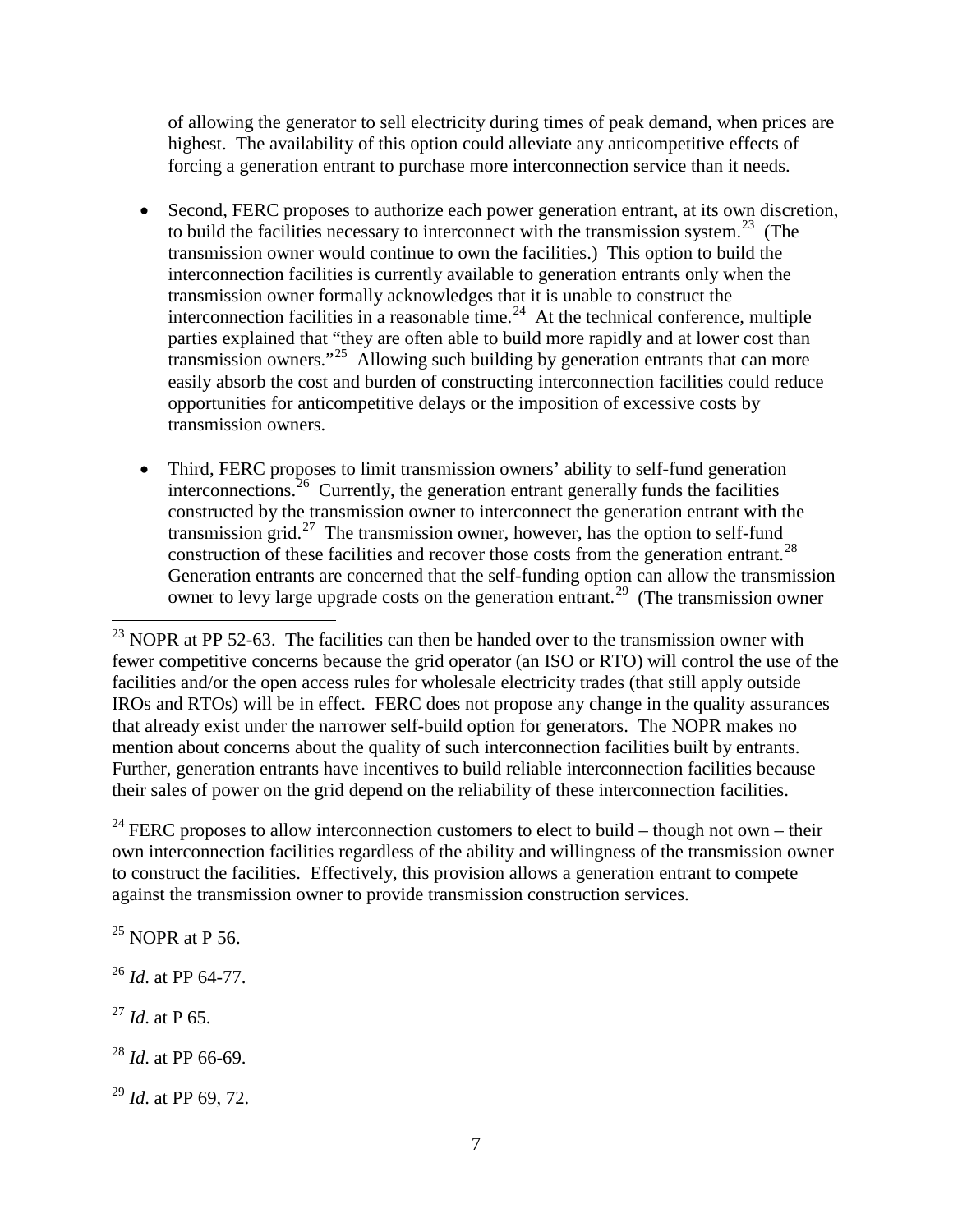presumably would avoid incurring these higher costs when interconnecting its own generation facilities.<sup>30</sup>) A transmission owner's ability to increase transmission interconnection costs for the generation entrant – including by engaging in ineffective bargaining with underwriters or other financial agents – can raise competitive concerns<sup>[31](#page-7-1)</sup> because, under existing rules, any added costs resulting from such behavior are passed on to the power generation entrant.<sup>32</sup> To address this concern, FERC proposes to permit self-funding by the transmission owner only if the generation entrant agrees.<sup>[33](#page-7-3)</sup>

We strongly agree that transmission owners' existing ability and incentives to discriminate against new power generators raise competitive concerns. Such discrimination can result in consumer harm because anticompetitive discrimination diminishes an entrant's potential effectiveness, such as the ability to lower costs and bring additional sources of generation to wholesale electricity markets.

FERC's specific proposals give entrants competitive alternatives to the monopolized services on which they must currently rely. The FTC staff has endorsed the creation of competitive alternatives in the past for generators facing monopoly transmission providers,<sup>[34](#page-7-4)</sup> and we continue to do so.

<span id="page-7-0"></span><sup>30</sup> *Id*. at P 68.

<span id="page-7-1"></span> $31$  The transmission owner will strive to avoid any extra costs of interconnecting its own generation to the transmission system because any extra costs would reduce its own profits.

<span id="page-7-2"></span> $32$  FERC proposes to require consent from the power generation entrant before a transmission owner arranges financing of transmission upgrades. The default would be that the power generation entrant arranges the financing for the required transmission upgrades. The power generation entrant may find it preferable to arrange its own financing because, for example, it expects that it can bargain more effectively than the transmission owner, or because it has internal access to lower-cost funds.

<span id="page-7-3"></span> $33$  NOPR at P 71.

<span id="page-7-4"></span><sup>34</sup> *See*, *e.g*., Comment of the Staff of the Federal Trade Commission to the Federal Energy Regulatory Commission, FERC Dkt. Nos. RM11-24-000 and AD10-13-000, Third-Party Provision of Ancillary Services; Accounting and Financial Reporting for New Electric Storage Technologies (Sept. 6, 2012),

[https://www.ftc.gov/sites/default/files/documents/advocacy\\_documents/ftc-staff-comment](https://www.ftc.gov/sites/default/files/documents/advocacy_documents/ftc-staff-comment-federal-energy-regulatory-commission-concerning-third-party-provision-ancillary/120912fercstaffcomment.pdf)[federal-energy-regulatory-commission-concerning-third-party-provision-](https://www.ftc.gov/sites/default/files/documents/advocacy_documents/ftc-staff-comment-federal-energy-regulatory-commission-concerning-third-party-provision-ancillary/120912fercstaffcomment.pdf)

[ancillary/120912fercstaffcomment.pdf](https://www.ftc.gov/sites/default/files/documents/advocacy_documents/ftc-staff-comment-federal-energy-regulatory-commission-concerning-third-party-provision-ancillary/120912fercstaffcomment.pdf) (FTC staff comment to FERC on third-party provision of ancillary services, encouraging FERC to insist that transmission providers adjust reserve requirements for transmission customers to reflect the quality of the reserves self-supplied by those customers); Comment of the Staff of the Federal Trade Commission on Integration of Variable Energy Resources, FERC Dkt. No. RM10-11-000, at 5-6 (Mar. 1, 2011), [https://www.ftc.gov/sites/default/files/documents/advocacy\\_documents/ftc-staff-comment](https://www.ftc.gov/sites/default/files/documents/advocacy_documents/ftc-staff-comment-federal-energy-regulatory-commission-concerning-integration-variable-energy/110304fercenergyresources.pdf)[federal-energy-regulatory-commission-concerning-integration-variable-](https://www.ftc.gov/sites/default/files/documents/advocacy_documents/ftc-staff-comment-federal-energy-regulatory-commission-concerning-integration-variable-energy/110304fercenergyresources.pdf)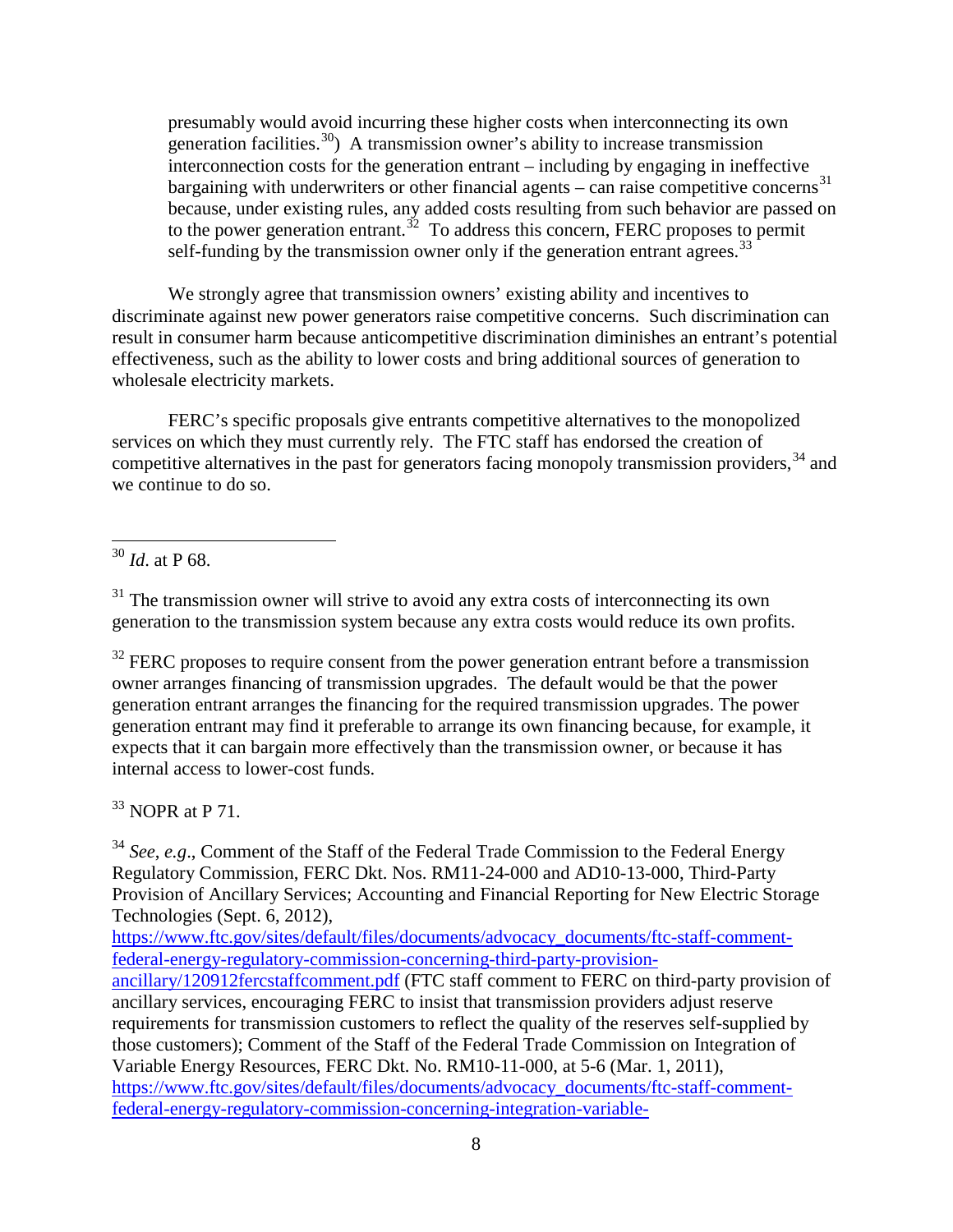### **V. Improving Transmission Congestion Information to Promote Efficient Power Generation Entry**

FERC and various electricity industry participants have observed that many proposed generation interconnection projects obtain a position in an interconnection queue, only to subsequently withdraw from the queue.<sup>[35](#page-8-0)</sup> Rather than proposing penalties for withdrawing from an interconnection queue, FERC proposes to address concerns about the effects of withdrawals by focusing on why potential power generation entrants sometimes withdraw from queues.<sup>36</sup>

FERC found that one reason applicants withdraw from interconnection queues is that they do not receive sufficient, verifiably accurate information from transmission owners.<sup>37</sup> From the perspective of power generation entrants, key information includes transmission congestion data, the record of generation curtailments at the proposed generation site, and means to verify that the transmission owner performed an accurate analysis of interconnection facilities and transmission upgrades needed to maintain reliable transmission service. As in the past, we support information improvements that enhance entrants' ability to make well-informed decisions about where and when to invest, as long as the benefits of providing such information exceed the costs to FERC and the transmission system of doing do.<sup>[38](#page-8-3)</sup> Although we commend FERC's efforts on this issue, we also encourage FERC to weigh the costs and benefits of the proposed information improvements.[39](#page-8-4) 

[energy/110304fercenergyresources.pdf](https://www.ftc.gov/sites/default/files/documents/advocacy_documents/ftc-staff-comment-federal-energy-regulatory-commission-concerning-integration-variable-energy/110304fercenergyresources.pdf) (commenting on integration of variable energy resources and encouraging FERC to help variable resources evaluate self-supply alternatives (to buying regulation services from transmission owners) by providing more detailed specifications about acceptable self-supply options).

<span id="page-8-0"></span> $35$  NOPR at P 4.

 $\overline{\phantom{a}}$ 

<span id="page-8-1"></span><sup>36</sup> *Id*. at PP 97-121.

<span id="page-8-2"></span><sup>37</sup> *Id*. at PP 33-51.

<span id="page-8-3"></span><sup>38</sup> Comment of the Federal Trade Commission on Integration of Variable Energy Resources, FERC Dkt. No. RM10-11-000, Section III.C.1 (Apr. 8, 2010), [https://www.ftc.gov/sites/default/files/documents/advocacy\\_documents/ftc-comment](https://www.ftc.gov/sites/default/files/documents/advocacy_documents/ftc-comment-federalenergy-regulatory-commissionconcerning-integration-variable-energy-resources-vers.rm10-11-000/v100009ferccomment.pdf)[federalenergy-regulatory-commissionconcerning-integration-variable-energy-resources](https://www.ftc.gov/sites/default/files/documents/advocacy_documents/ftc-comment-federalenergy-regulatory-commissionconcerning-integration-variable-energy-resources-vers.rm10-11-000/v100009ferccomment.pdf)[vers.rm10-11-000/v100009ferccomment.pdf](https://www.ftc.gov/sites/default/files/documents/advocacy_documents/ftc-comment-federalenergy-regulatory-commissionconcerning-integration-variable-energy-resources-vers.rm10-11-000/v100009ferccomment.pdf) ("We applaud efforts to improve supply forecasts where the benefits are found to exceed the costs. We note that better micro-forecasting reportedly can be used to increase the efficiency of wind generation. This also could increase productivity and reduce consumer costs.").

<span id="page-8-4"></span> $39$  NOPR at PP 122-33, 140-51. To improve transparency, FERC proposes to require each transmission provider to disclose the method used to determine transmission changes required for the power generation entrant to connect to the transmission grid. This should enable the entrant to check the accuracy of the transmission connection study (as well as the validity of the method that the transmission owner employs).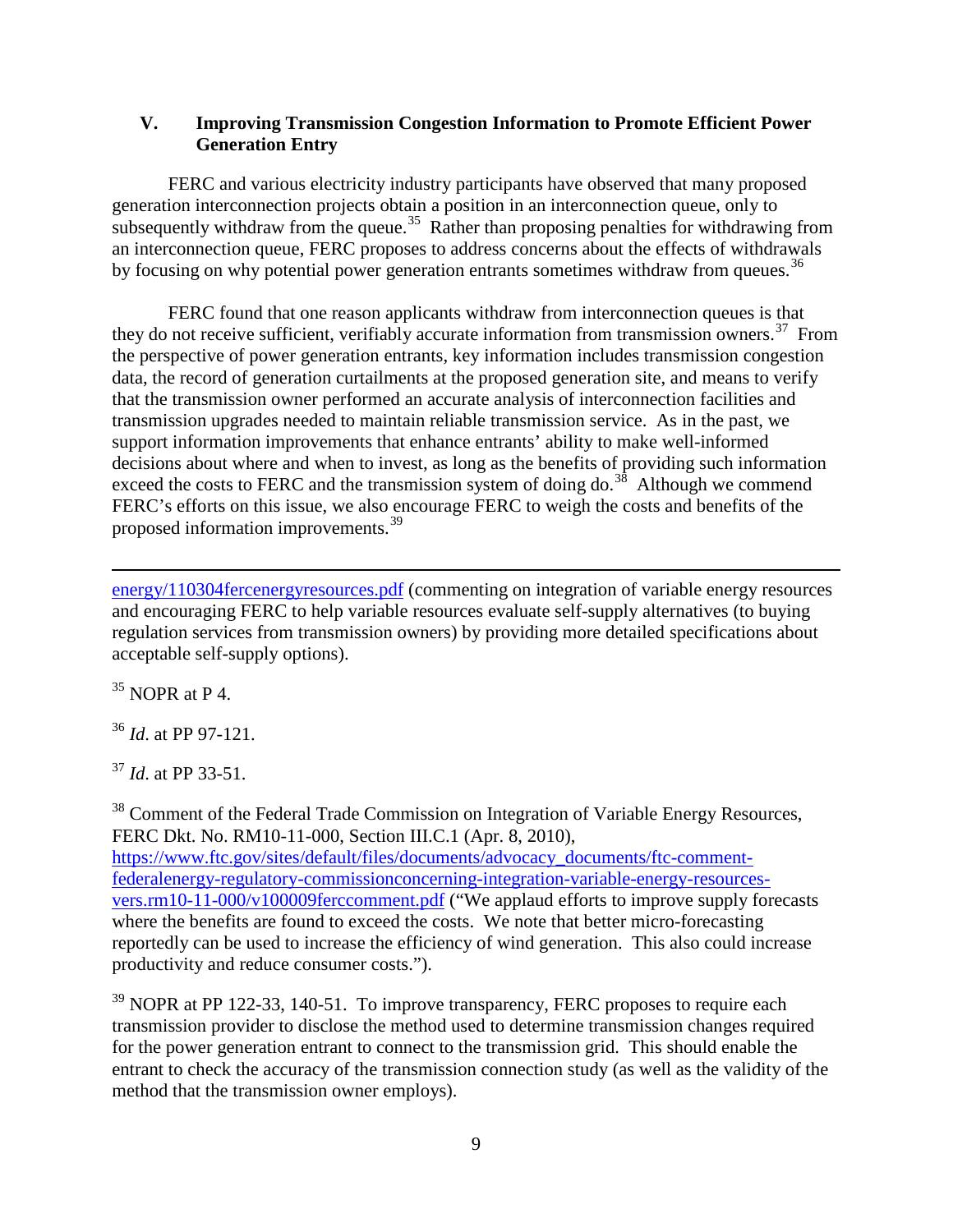FERC also proposes another set of reforms to enhance interconnection processes by transferring underutilized transmission capacity from exiting generators to entering generators.<sup>[40](#page-9-0)</sup> Where feasible, using underutilized interconnection capacity helps avoid additional costs or delays from connection studies, without additional risk to other generators or to the reliability of the power system. As stated before, a period of changes in the generation mix will likely entail both more entries and more exits by generators. Decisions on how to reassign freed-up generation capacity can play a significant role in providing transmission capacity for use by generation entrants quickly and at low cost.

### **VI. Facilitating Efficient Power Generation Entry by Reducing Potential Bias in the Resolution of Transmission Interconnection Disputes**

Competitive concerns in the transmission interconnection process include delays and increased costs. The timeliness and objectivity with which interconnection disputes under the control of transmission owners are resolved are likely to raise these same competitive concerns.<sup>41</sup> FERC also has cited complaints that the existing dispute resolution processes conducted by the RTOs and ISOs are biased in favor of transmission owners.<sup>[42](#page-9-2)</sup> Although appeals to FERC are possible in such disputes, such appeals can add to the delays and costs incurred by power generation entrants.

FERC proposes three reforms to address these concerns. First, RTOs and ISOs will be required to demonstrate timeliness in the resolution of interconnection disputes.<sup>[43](#page-9-3)</sup> Second, FERC proposes to allow either party in such a dispute to seek arbitration directly, without the consent of the other party.<sup>[44](#page-9-4)</sup> Under this proposal, the generation entrant can engage a neutral third party to resolve the dispute in a relatively timely fashion, without incurring the likely costs and delays of a direct appeal to FERC.<sup>[45](#page-9-5)</sup> Both of these proposals are likely to reduce the ability of transmission providers to delay resolution of transmission connection disputes. Third, FERC proposes that ISOs and RTOs be required to develop objective dispute resolution mechanisms using arbitrators or facilitators who have no current or past association with either party in the dispute.<sup>[46](#page-9-6)</sup> If FERC adopts these proposals, we encourage FERC to carefully monitor progress toward objective dispute resolution.

- <span id="page-9-1"></span><sup>41</sup> *Id*. at PP 78-87.
- <span id="page-9-2"></span> $^{42}$  *Id.* at P 81.
- <span id="page-9-3"></span><sup>43</sup> *Id*. at P 84.
- <span id="page-9-4"></span><sup>44</sup> *Id*. at PP 85, 87.
- <span id="page-9-5"></span><sup>45</sup> *Id*. at P 84.
- <span id="page-9-6"></span><sup>46</sup> *Id*. at PP 78-87.

<span id="page-9-0"></span><sup>40</sup> NOPR at PP 191-211.